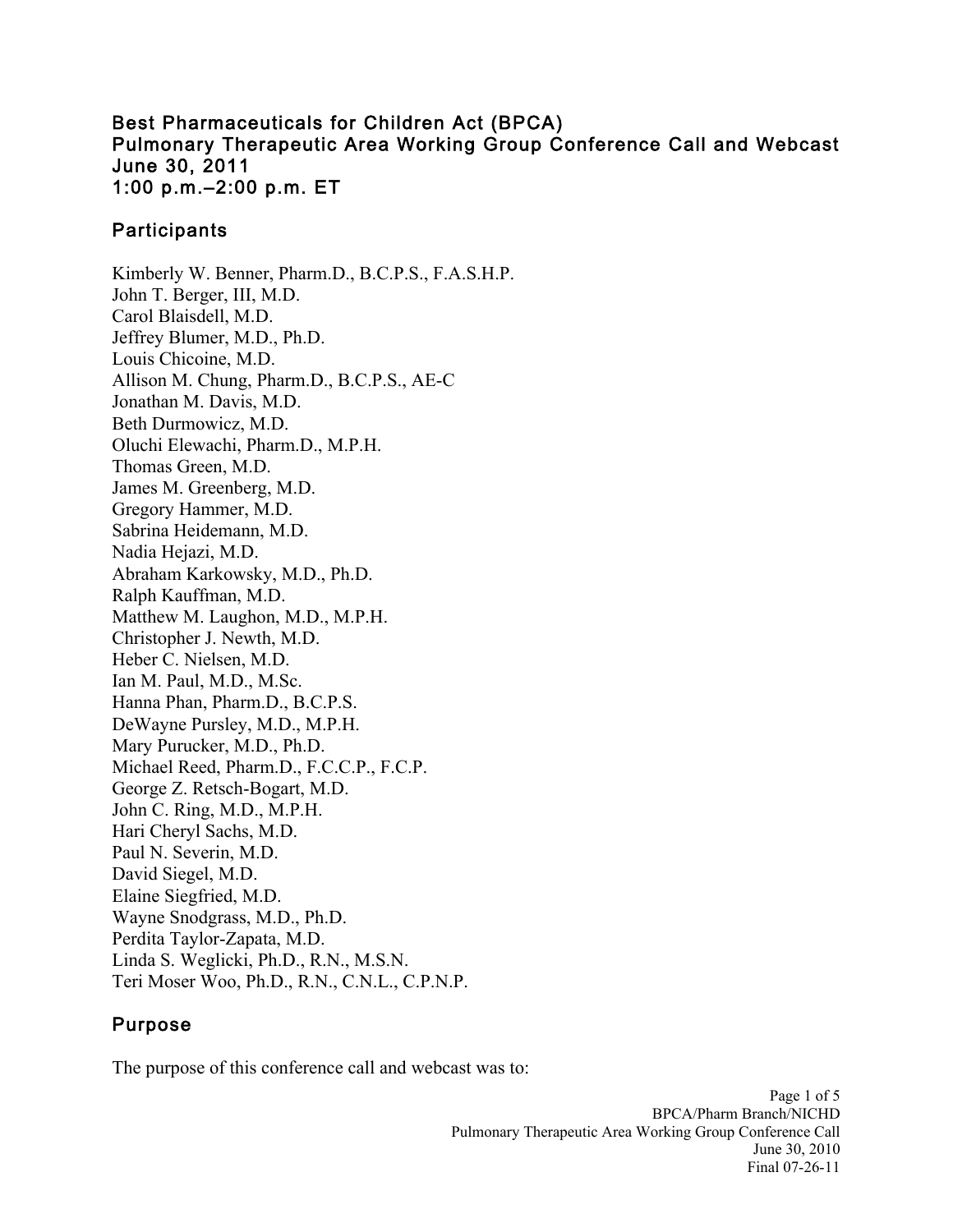- Provide an overview of the BPCA program
- **Brainstorm ideas on the needs in pediatric pulmonary therapeutics**
- Develop a first draft of the working group's "wish list"
- Plan for the working group's next call.

# The BPCA Program

Dr. Taylor-Zapata reviewed the background of the BPCA legislation and the work being carried out in the BPCA program, which is a collaboration between the U.S. Food and Drug Administration (FDA) and the National Institutes of Health (NIH). The goal of the BPCA program is to improve the effectiveness and safety of medicines used in children. The *Eunice Kennedy Shriver* National Institute of Child Health and Human Development (NICHD) is the lead agency responsible for funding studies that will address and subsequently close knowledge gaps for therapeutics used in children. As of June 2011, under the BPCA and Pediatric Research Equity Act, about 346 studies have been completed, leading to about 410 labeling changes. Dr. Taylor-Zapata noted that the FDA Web site is a good resource.

The NIH pediatric drug development program has two main components: (1) developing and establishing a prioritization process that will identify gaps in pediatric therapeutics, including drugs and biologics, that need further study; and (2) conducting clinical trials of primarily offpatent drugs that have been prioritized for further study. The activities within the 2007 BPCA for drug development and testing fall into three general categories:

- Identifying and prioritizing therapeutic needs
- Developing Written Requests and Proposed Pediatric Study Requests
- Conducting studies.

BPCA outreach efforts include key experts in the field of pediatric pharmacology, mass outreach to major pediatric organizations, the development of therapeutic area working groups, and annual meetings to present working groups' recommendations and develop a priority list of needs in pediatric therapeutics. The BPCA program has continued to improve the prioritization process by making it more objective, increasing global outreach with a broader range of stakeholders and earlier expert input, and including outside evaluators.

Each year, the NICHD identifies three new areas for focus for that calendar year. Therapeutic area working groups are pulled together to discuss the therapeutic needs in that area of pediatric medicine. The NIH asks for recommendations of drugs (drug classes), biologics, and/or other areas of research that affect therapeutics that need further study in pediatrics.

For 2011, the therapeutic areas are pulmonary, hematology, and renal. Working groups for these three areas have been formed. The groups will meet via teleconference two or three times a year. Minutes of meetings will be posted on the BPCA Web site and distributed to working group members. The working groups' recommendations will be presented at the 2011 annual BPCA prioritization meeting and could lead to future studies, workshops, and publications. Working groups will be invited to participate in the annual meeting.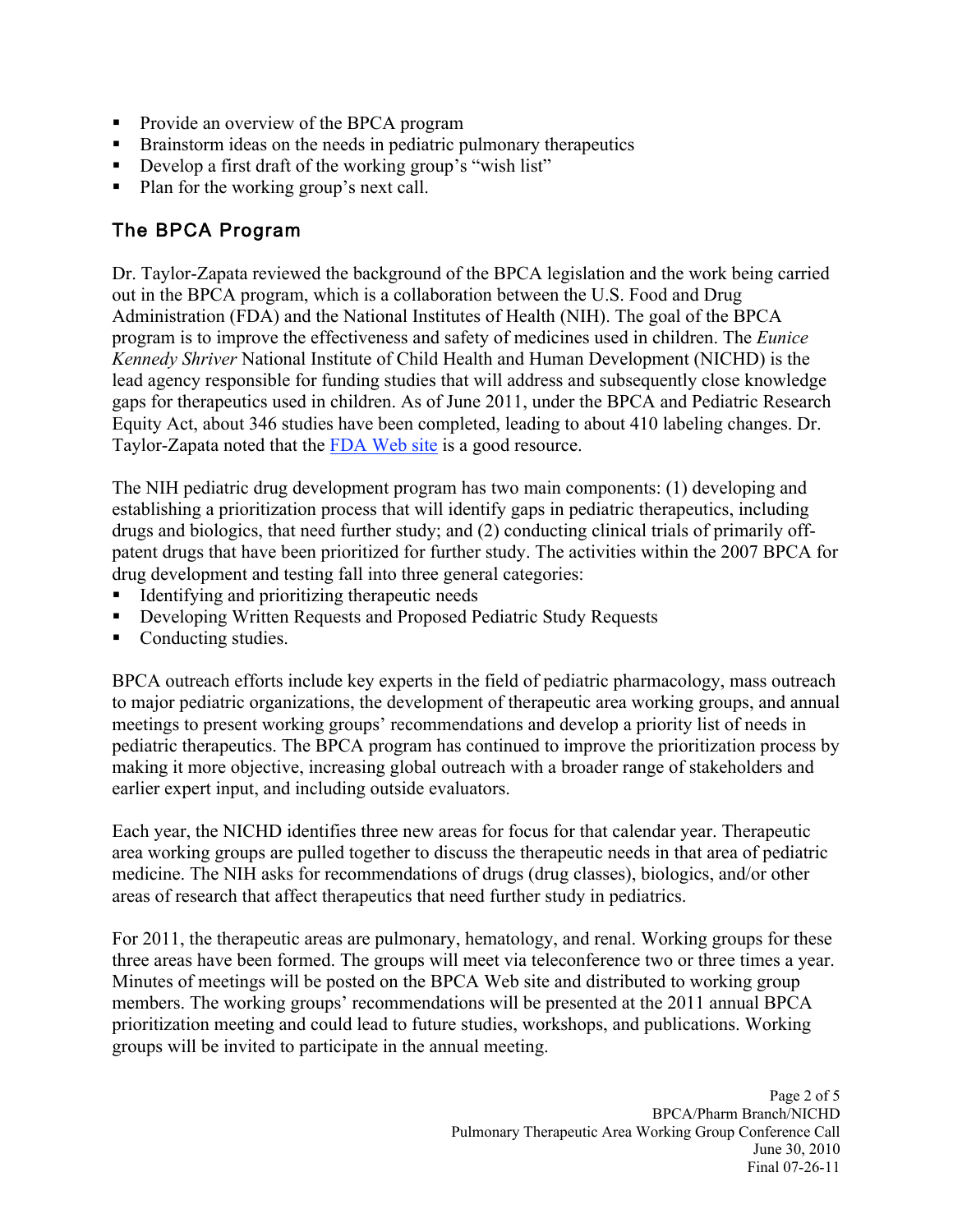The BPCA mandate is to identify needs in pediatric therapeutics. The NICHD is fully aware that other Institutes have led research efforts and funded studies in each of the therapeutic areas. The NICHD is not trying to duplicate any other research efforts. The NICHD became interested in the following needs in the pulmonary therapeutic area due to recommendations from the 2010 BPCA outreach process:

- Treatment strategies in pulmonary hypertension of different etiologies
- Treatment alternatives for the prevention of secondary illnesses in cystic fibrosis (CF).

Examples of final recommendations from the Pulmonary Therapeutic Area Working Group include:

- Proposed therapeutic area(s)
- **Proposed therapeutic drug class, agent, or device**
- Background information on drug use, effectiveness, safety, etc.
- Identification of gaps, such as:
	- – Clinical need
	- – Lack of pediatric dosing, safety, efficacy
	- Research need
	- – Ethical concerns
	- – Feasibility concerns.

# Open Forum

- There is a need for intravenous (IV) formulations of pulmonary hypertension drugs that are currently available only as oral formulations, such as sildenafil. For example, an IV sildenafil formulation would help children transition from IV milrinone to oral sildenafil. A call participant noted that there is an approved IV sildenafil formation, but it has not been studied in children. A phase 2 clinical trial to study IV sildenafil in full-term infants with persistent pulmonary hypertension is under way. The trial is funded by the National Heart, Lung, and Blood Institute. There are still questions regarding sildenafil about the efficacy, duration of treatment, and pharmacokinetics (PK) in neonatal and pediatric populations.
- There is tendency to consider persistent pulmonary hypertension (PPH), particularly in neonates, as a single disease. PPH with different etiologies or different factors associated with it may require different therapeutic approaches. For example, sildenafil may be effective for one type of pulmonary hypertension but not for another.
- Stronger and more discriminative biomarkers for underlying pathologies of PPH would help determine more appropriate targeted therapies. Researchers do not know what underlying pathobiologic pathways are most important in one child with PPH versus another child. Clinicians may not specifically know which children need to be treated and for how long (i.e., when the natural history suggests the pulmonary hypertension may resolve without intervention). The impact of long-term, continuous treatment on the development of pulmonary vasculature is also not known.
- There are no good data on specific pediatric subgroups, such as the prevalence of pulmonary hypertension, the number of children who resolve their pulmonary hypertension with or without therapy, and the number of children who need long-term treatment. There are no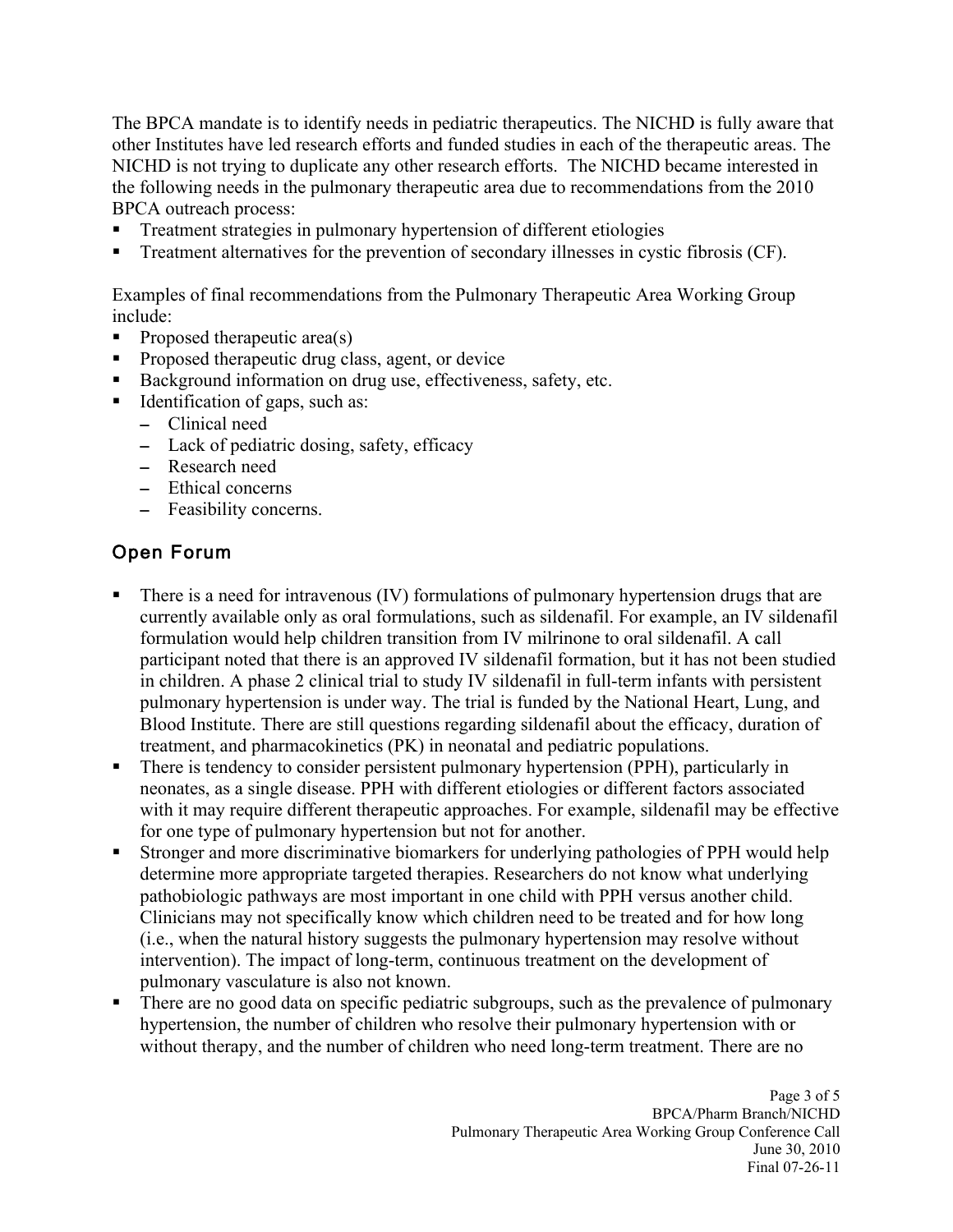good data on the long-term effects of one-time drug exposure. Defining treatment success and scientifically proving treatment success have been challenging.

- Dr. Nielsen asked whether there are biomarkers that are more specific and sensitive than cardiac echo (e.g., serum markers). Global biomarkers of cardiac function or endothelin inhibition are probably more relevant to clinicians, whereas etiologic biomarkers such as gene polymorphism are more relevant to scientists. Dr. Nielsen clarified that specific biomarkers could help understand therapeutic responses and long-term outcomes, and therefore help target certain interventions to certain children. Defining successful therapeutic outcomes in pulmonary hypertension has been problematic. For example, the 6-minute walk test, which is validated in adults, has not been validated in children. In adults, the 6-minute walk test at diagnosis correlates with prognosis, but improvement with therapy does not correlate with prognosis. There is a need to track short-term outcomes that correlate with longer term outcomes (e.g., mortality).
- Dr. Davis asked whether the working group should avoid considering novel agents that are currently being used or being developed for specific indications, or whether the working group should focus on drugs being used in adult populations that could be scaled down for neonates or younger children. Dr. Taylor-Zapata explained that labeling changes for novel agents require two safety and efficacy studies. Because of the feasibility issues, certain drugs have not been considered for BPCA studies.
- Currently, more information on the safety of pediatric pulmonary hypertension therapeutics is needed.
- Information on epidemiology (e.g., clinical morbidity and cost) of the different classes of pediatric pulmonary hypertension is also needed.
- Dr. Retsch-Bogart asked for clarification on the meaning of secondary illnesses in CF, that is, whether they include lung infections as a consequence of the underlying CF pathophysiology or complications related to the treatment of lung disease or gastrointestinal disease. Dr. Taylor-Zapata replied that secondary illnesses could include both pathophysiology and complications.
- Treatment alternatives for the prevention of secondary illnesses in CF could include antioxidants and novel anti-inflammatory agents to modulate severity of illness in CF.
- A question was asked: Would the BPCA program consider studies of the management of drug allergies, which is an increasing problem in patients that are heavily treated? The answer was yes. Patients receiving anti-infective agents develop hypersensitivity reactions. Studies could help identify those patient groups by focusing on the pathophysiology of allergy and drug-specific reactions.
- The FDA is open to accepting appropriate feedback and providing comment on promising new pediatric pulmonary hypertension therapeutic agents. Dr. Taylor-Zapata agrees to help facilitate discussions with investigators and the FDA regarding novel therapeutics.
- Another area in which information is inadequate is aerosolized drug delivery to ventilated patients in the neonatal and pediatric intensive care units. There is variation in practice due to inadequate information. There is the need for devices to enhance aerosol delivery and reduce variability in delivery. There is a need for better testing and development of aerosol drugdelivery devices. In particular, devices are needed that can efficiently, safely, and uniformly deliver drugs to the lungs of intubated infants or infants on continuous positive airway pressure machines.